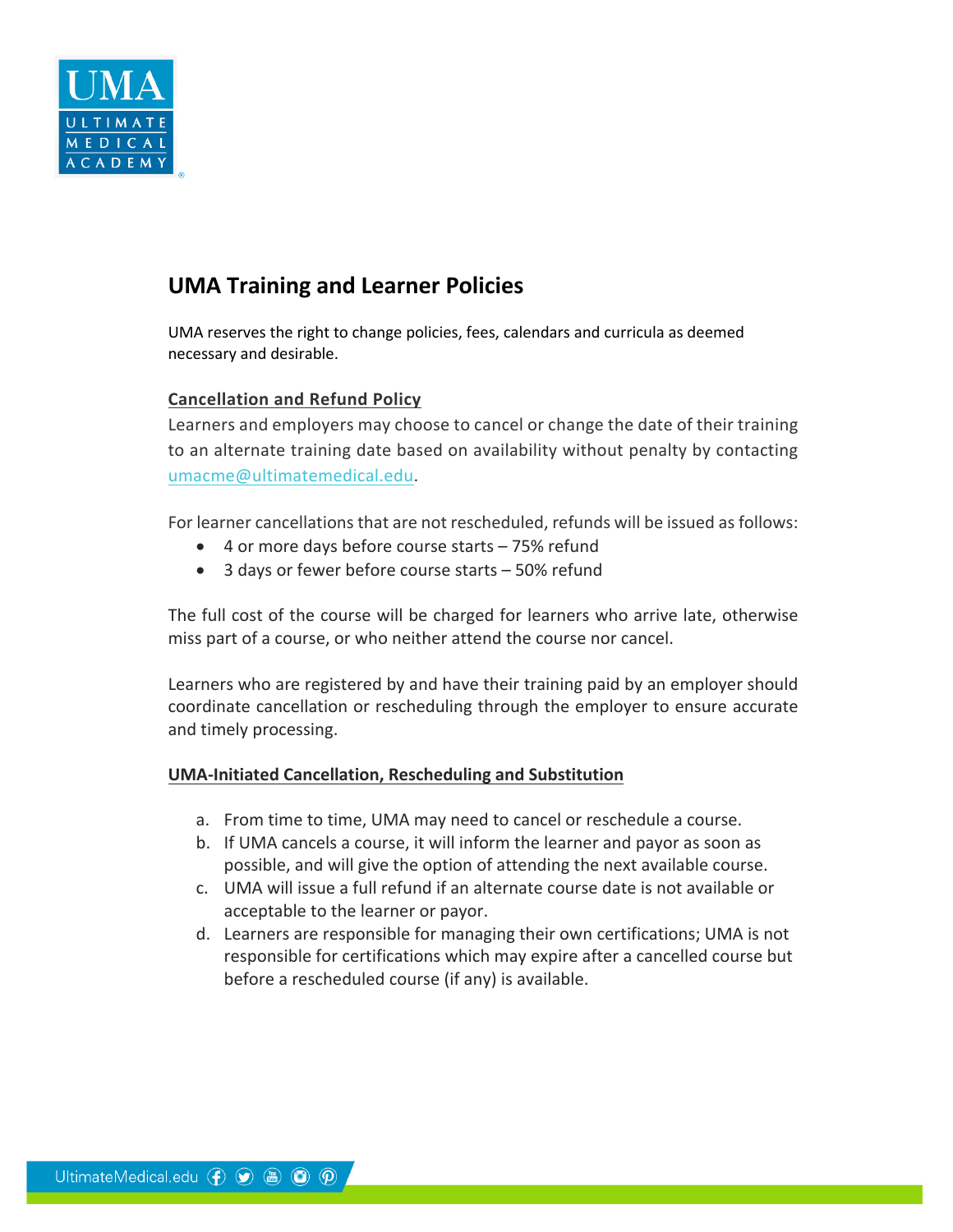## **Learner Requirements**

- a. Learners must attend and successfully complete all aspects of the course in full to qualify for certification or course completion.
- b. Learners who are registered for a training that includes a skills portion must attend the training in full and be able to successfully demonstrate the requisite skills.
- c. Learners must earn a passing score on any required assessment to obtain a related certification (if any) or confirmed course completion.
- d. Learners who are enrolled in an online or blended training must have access to a computer with the minimum system requirements for the training for which they are registered.

## **DO NOT CALL POLICY:**

Learner interaction is considered an important component of the experience at UMA; however, learners may ask UMA representatives to place them on UMA's Do Not Call list. Once such request is made, UMA team members are not permitted to call or text learners for a recruiting purpose unless the learner's current record shows that the learner has again given consent to be contacted. Do Not Call requests will not stop non-recruiting contact such as contact related to the learner's participation in UMA courses or activities, or debt collection efforts. Additionally, UMA may contact learners regarding their registration and training. Calls may be recorded for quality assurance purposes.

#### **NONDISCRIMINATION POLICY:**

UMA is committed to providing equal access to educational and training opportunities. UMA prohibits discrimination based on race, color, religion, national origin, age, disability, sex, gender, sexual orientation, marital status, genetic information, and military/veteran status in the recruitment and registration of learners and students, recruitment and employment of team members, and in the operation of all its programs, activities, and services. Sexual harassment is a prohibited form of sexual discrimination under this policy.

#### **SEXUAL HARASSMENT PROHIBITED BY TITLE IX:**

As required by Title IX, UMA expressly prohibits discrimination on the basis of sex, including Sexual Harassment, in its Educational Programs and Activities and is committed to fostering an environment for both students and employees where Sexual Harassment is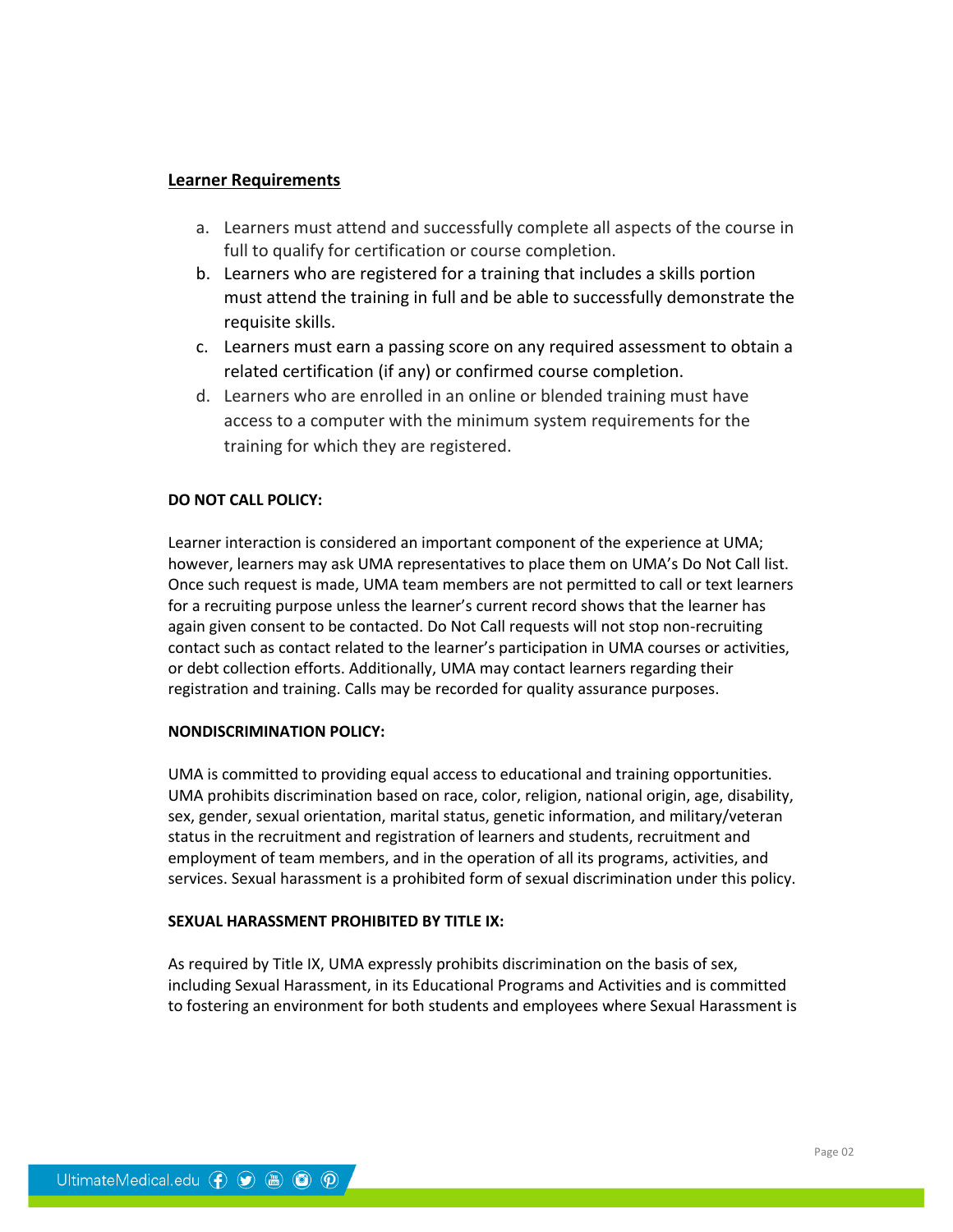promptly reported, Supportive Measures are offered as appropriate, and any Formal Complaints are resolved in a fair and timely manner. All capitalized terms refer to the defined terms in UMA's Sexual Harassment Prohibited by Title IX policy, found in the UMA Catalog available on UMA's public-facing website (ultimatemedical.edu). Regardless of the definitions provided in that policy, those who believe they are victims of Sexual Harassment should seek immediate medical and/or safety assistance as appropriate and report the incident as soon as possible as described in the policy. Information regarding resources and options available to victims can be found through the following resources:

#### **• FOR RESIDENTS OF THE TAMPA BAY AREA:**

o The Spring of Tampa Bay – https://www.thespring.org; 813.247.7233 (open 24/7) o CASA (Community Action Stops Abuse) of St. Petersburg - https://www.casa-stpete.org; 727.895.4912 (open 24/7)

o Crisis Center of Tampa Bay – https://www.CrisisCenter.com; 813.694.1964 or 211 (open 24/7)

#### **• FOR ALL:**

o RAINN (Rape, Abuse & Incest National Network), the nation's largest anti-sexual violence organization

- The National Sexual Assault Hotline: 800.656.HOPE (4673) (open 24/7)
- Online chat: https://hotline.rainn.org/online
- State specific resources can be found at https://www.rainn.org/state-resources

#### **AMERICANS WITH DISABILITIES ACT OF 1990:**

The Americans with Disabilities Act of 1990 and Section 504 of the Rehabilitation Act state that qualified learners with disabilities who meet the technical and academic standards at UMA may be entitled to reasonable accommodations. The ADA defines a disability as a chronic, long-term, physical or mental impairment that substantially limits one or more major life activities (e.g. walking, sitting, breathing, learning, working, sleeping, etc.). UMA is committed to providing access to all its programs, activities and services whenever possible and makes reasonable accommodations to either remove physical barriers or enhance access in other ways to enable qualified learners to participate in such endeavors.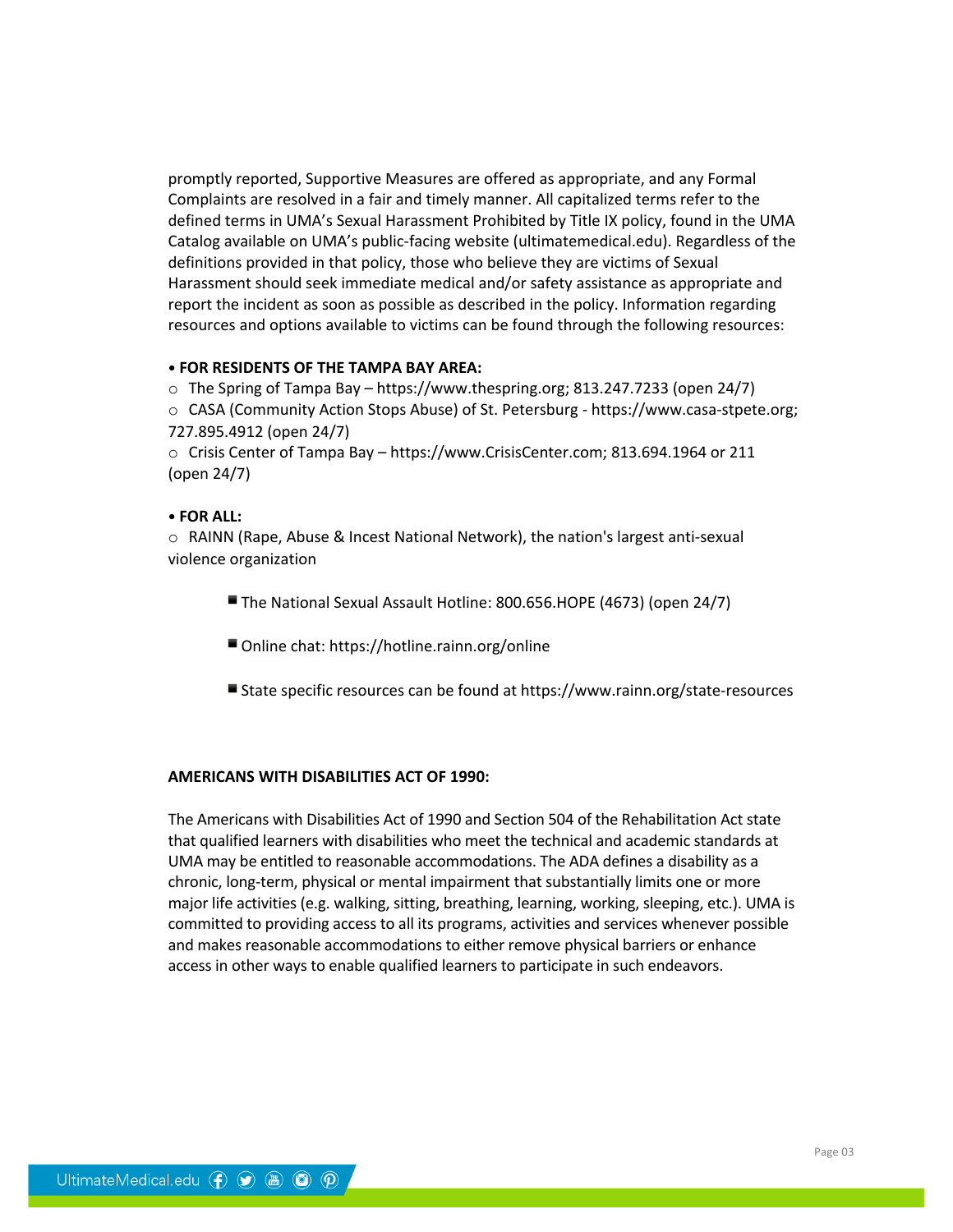#### **UMA ANTI-CYBERBULLYING POLICY:**

It is the policy of UMA that all of its students, learners, alumni, faculty and staff have an educational setting that is safe, secure, and free from harassment and bullying of any kind. UMA will not tolerate bullying and harassment of any type. Conduct that constitutes bullying and harassment, as defined and determined by UMA, is prohibited. Participation in our communities and in the classroom is a privilege, not a right, and is reserved for members who conduct themselves in a professional and responsible manner. We want everyone to feel comfortable at UMA. If you are found violating this policy, it may result in disciplinary action from UMA. If you have any questions about this policy, please email social@ultimatemedical.edu

#### **DRUG AND ALCOHOL ABUSE PREVENTION POLICY UMA:**

UMA supports and endorses the Federal Drug-Free Workplace Act of 1988 and the Drug-Free Schools and Communities Act amendments of 1989. The unlawful manufacture, sale, distribution, dispensation, possession, or non-approved use of a controlled substance or alcohol by learners or team members on UMA's property or as part of any UMA activity is prohibited.

#### **CLASSROOM AND LABORATORY CONDUCT – CLEARWATER CAMPUS SAFETY :**

Because of the health hazards inherent in the field, safety is stressed in every training. Rules and safety procedures are posted in each laboratory.

• Eating — No food or beverage (except water in a spill-proof container) is allowed in classrooms or laboratories.

• Breakage — Payment may be charged for any deliberate destruction of equipment. • Cleanliness — Learners are observed on how they care for and maintain equipment.

• Housekeeping — Duties are required of all learners. Learners are responsible for keeping campus facilities and equipment clean and neat at all times.

#### **DRESS CODE FOR TRAININGS HELD IN LABORATORIES:**

UMA promotes a professional, sanitary, and safe atmosphere at all times. Appropriate attire and appearance for learners is also professional, sanitary, and safe. All learners are required to comply with the following guidelines when attending courses which include clinical or laboratory training: